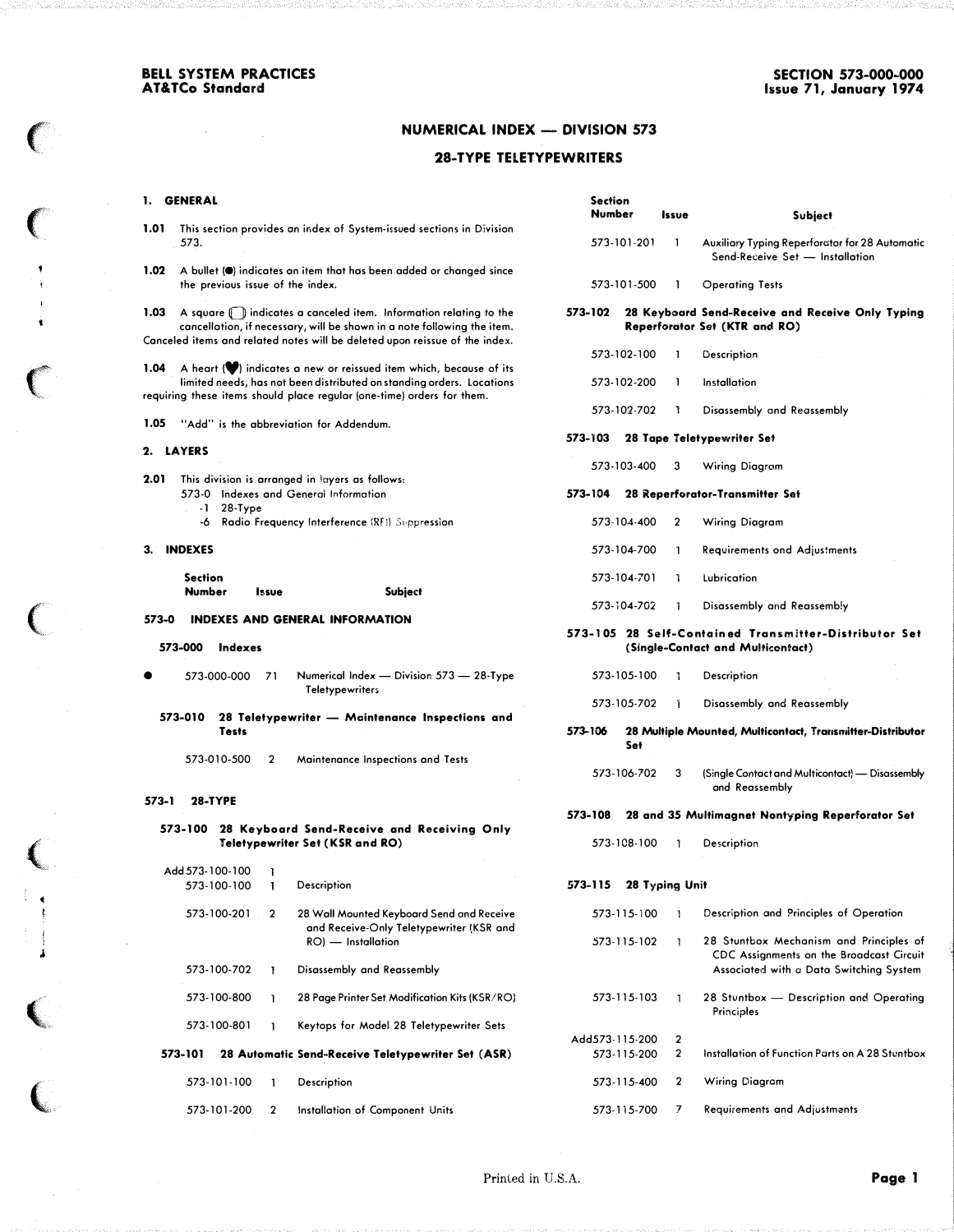## SECTION 573-000-000

|   | <b>Section</b><br><b>Number</b> | Issue        | <b>Subject</b>                                                                    |         | <b>Section</b><br>Number |             | Issue | <b>Subject</b>                                                                                                        |
|---|---------------------------------|--------------|-----------------------------------------------------------------------------------|---------|--------------------------|-------------|-------|-----------------------------------------------------------------------------------------------------------------------|
|   | 573-115-701                     | 3            | Lubrication                                                                       | 573-120 |                          |             |       | 28 Multimagnet Nontyping Reperforator                                                                                 |
|   | 573-115-702                     | 4            | Disassembly and Reassembly                                                        |         |                          | 573-120-100 |       | 28 and 35 MultimagnetNontyping Reperforator<br>- Description and Principles of Operation                              |
| ⊕ | App 573-115-800<br>573-115-800  | J.<br>3      | (LP) - Parts                                                                      |         |                          | 573-120-400 | 2     | Wiring Diagram                                                                                                        |
|   | 573-116                         |              | 28 Teletypewriter Base (KSR and RO)                                               |         |                          | 573-120-700 | 3     | 28 and 35 Multimagnet Nontyping Reperforator<br>— Adjustments                                                         |
|   | 573-116-100                     | -1           | Description and Principles of Operation                                           |         |                          | 573-120-701 | 3     | 28 and 35 Multimagnet Nontyping Reperforator                                                                          |
|   | 573-116-400                     | $\mathbf{2}$ | <b>Wiring Diagrams</b>                                                            |         |                          |             |       | — Lubrication                                                                                                         |
|   | 573-116-700                     | 6            | <b>Adjustments</b>                                                                |         |                          | 573-120-702 | 3     | 28 and 35 Multimagnet Nontyping Reperforator<br>- Disassembly and Reassembly                                          |
|   | 573-116-701                     | 3            | Lubrication                                                                       |         |                          | 573-120-800 |       | 28 and 35 Multimagnet Nontyping Reperforator                                                                          |
|   | 573-116-702                     | $\mathbf{2}$ | Disassembly and Reassembly                                                        |         |                          |             |       | (LARP) - Parts                                                                                                        |
|   | 573-116-800                     | 3            | 28 Send-Receive Keyboard (LK) and 28<br>Receive-Only Base (LB) Parts              | 573-121 |                          |             |       | 28 Typing Reperforator Base (KTR and ROTR)                                                                            |
|   | 573-117                         |              | <b>28 Perforator-Transmitter Base</b>                                             |         |                          | 573-121-100 |       | (Receiving Only and Keyboard Send-Receive)<br>- Description and Principles of Operation                               |
|   | 573-117-100                     | J.           | Description and Principles of Operation                                           |         |                          | 573-121-101 | ı     | 28 Auxiliary Typing Reperforator Base for<br>Automatic Send-Receive (ASR) Set -<br>Description                        |
|   | 573-117-400                     | 6            | Wiring Diagram                                                                    |         |                          | 573-121-400 | 2     | (Receive-Only and Keyboard Send and Receive)                                                                          |
|   | 573-117-700                     | 4            | <b>Requirements and Adjustments</b>                                               |         |                          |             |       | — Wiring Diagram                                                                                                      |
|   | 573-117-701                     | 3            | Lubrication                                                                       |         |                          | 573-121-700 | 6     | 28 Reperforator and Tape Printer Bases -<br>Adjustments                                                               |
|   | 573-117-702                     | $\mathbf{2}$ | Disassembly and Reassembly                                                        |         |                          | 573-121-701 | 2     | 28 Reperforator and Tape Printer Bases -                                                                              |
|   | 573-117-800                     | 3            | 28 Automatic Send-Receive Keyboard (LAK)<br>- Parts                               |         |                          |             |       | Lubrication                                                                                                           |
|   |                                 |              |                                                                                   |         |                          | 573-121-702 | 1     | (Receive Only and Keyboard Send and Receive)<br>- Disassembly and Reassembly                                          |
|   | 573-118                         |              | 28 Single Magnet Typing Reperforator                                              |         |                          | 573-121-800 | 3     | 28 Receiving-Only Reperforator or Tape Printer                                                                        |
|   | 573-118-100                     | 1            | Description and Principles of Operation                                           |         |                          |             |       | Base (LRB) and 28 Receiving-Only Multiple<br>Reperforator Base (LMRB) - Parts                                         |
|   | 573-118-400                     | $\mathbf{2}$ | <b>Wiring Diagrams</b>                                                            | 573-122 |                          |             |       | 28 Tape Typing Unit                                                                                                   |
|   | 573-118-700                     | 8            | 28 Typing Reperforator and Tape Printer -<br>Adjustments                          |         |                          | 573-122-700 | П     | <b>Requirements and Adjustments</b>                                                                                   |
|   | 573-118-701                     | 4            | 28 Typing Reperforator and Tape Printer -<br>Lubrication                          |         |                          | 573-122-701 | 1     | Lubrication                                                                                                           |
|   |                                 |              |                                                                                   |         |                          | 573-122-800 |       | (LTP) — Parts                                                                                                         |
|   | 573-118-702                     | 2            | 28 Typing Reperforator and Tape Printer —<br>Disassembly and Reassembly           | 573-123 |                          |             |       | 28 Tape Teletypewriter Base                                                                                           |
|   | App 573-118-800<br>573-118-800  | Т.<br>2      | 28 Typing Reperforator (LPR) and 28 Tape<br>Printer (LTP) Parts                   |         |                          | 573-123-700 | 2     | 28 Typing Reperforator and Tape Printer<br>Keyboards - Adjustments                                                    |
|   |                                 |              |                                                                                   |         |                          | 573-123-701 | 2     | 28 Typing Reperforator and Tape Printer<br>Keyboards — Lubrication                                                    |
|   | 573-119<br>573-119-400          | 2            | 28 Single Magnet Nontyping Reperforator<br>28H Reperforator Unit - Wiring Diagram |         |                          | 573-123-702 | Ŧ     | 28 Typing Reperforator and Tape Printer<br>Keyboards — Disassembly and Reassembly                                     |
|   | Add 573-119-700<br>573-119-700  | -1<br>4      | 28 Nontyping Reperforator Unit - Adjustments                                      |         |                          | 573-123-800 | 2     | 28 Send-Receive Reperforator Keyboard Base<br>(LTRK) and 28 Send-Receive Tape Printer<br>Keyboard Base (LTPK) - Parts |
|   | 573-119-701                     | 2            | Lubrication                                                                       | 573-124 |                          |             |       | 28 Tape Teletypewriter Cover                                                                                          |
|   | 573-119-702                     | T            | Disassembly and Reassembly                                                        |         |                          | 573-124-700 | -1    | <b>Requirements and Adjustments</b>                                                                                   |
|   | App 573-119-800<br>573-119-800  | J.<br>2      | (LRPE) — Parts                                                                    |         |                          | 573-124-701 | J.    | Lubrication                                                                                                           |

f�

,,

)

)

,,)

4

�,)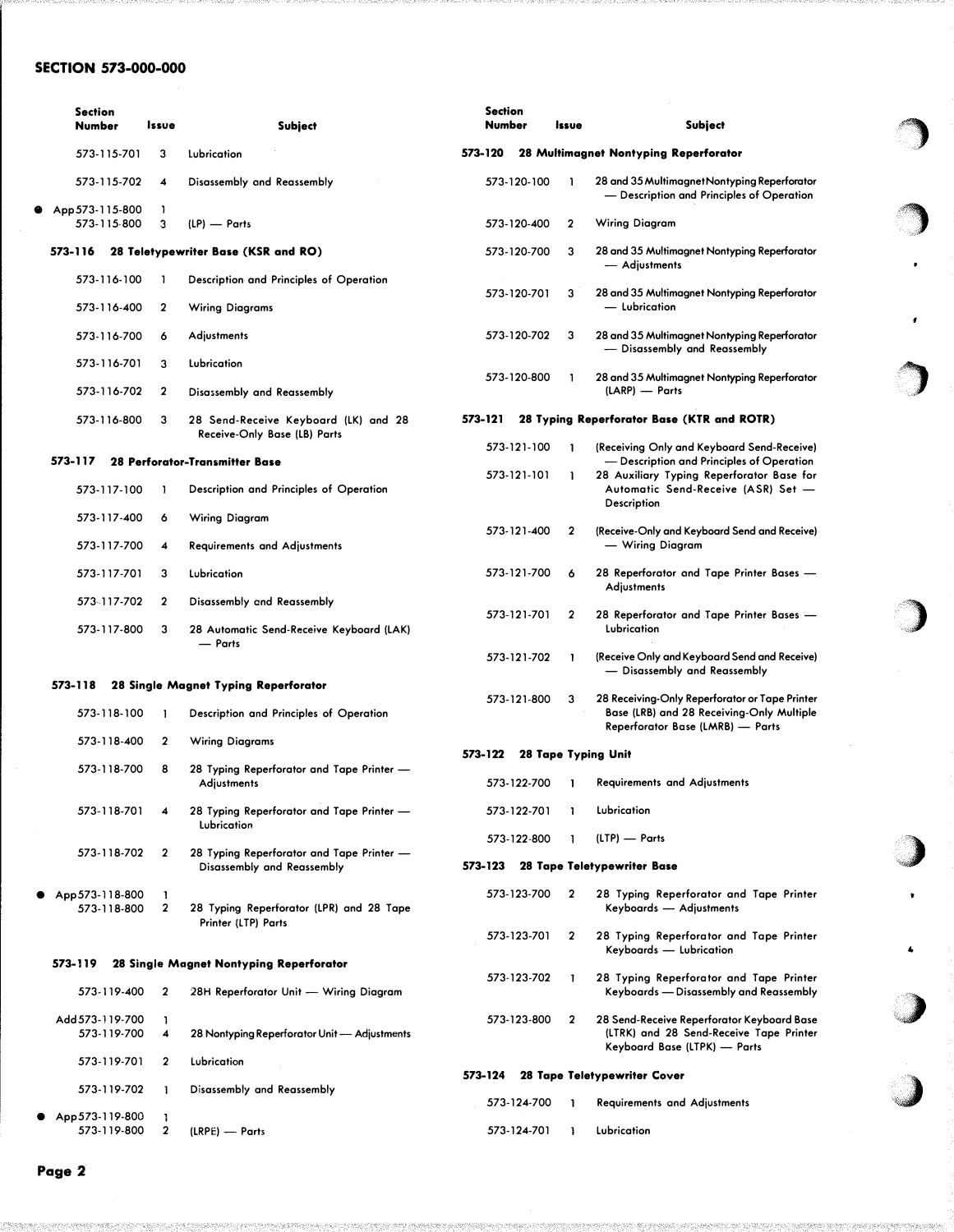# ISS 71, SECTION 573-000-000

| <b>Section</b><br>Number |               | Issue        | <b>Subject</b>                                                                            | <b>Section</b><br>Number |                   | <i><b>Issue</b></i>   | <b>Subject</b>                                                                                                 |
|--------------------------|---------------|--------------|-------------------------------------------------------------------------------------------|--------------------------|-------------------|-----------------------|----------------------------------------------------------------------------------------------------------------|
| 573-125                  |               |              | 28 Reperforator-Transmitter Unit                                                          |                          | 573-128-101       | 1                     | 28 Transmitter Distributor Bases - (Single<br>Mounting and Multiple Mounting) — Description                    |
| 573-125-400              |               | 2            | <b>Wiring Diagram</b>                                                                     |                          | 573-128-400       | J.                    | 28 Transmitter-Distributor Base - Wiring                                                                       |
| 573 125 700              |               |              | <b>Requirements and Adjustments</b>                                                       |                          |                   |                       | Diagram                                                                                                        |
| 573 125 701              |               | ı            | Lubrication                                                                               |                          | 573-128-401       | -1                    | 28 Transmitter-Distributor Housing - Wiring<br>Diagram                                                         |
| 573 125 702              |               |              | Disassembly and Reassembly                                                                |                          | 573 128-700       | ı                     | 28 Transmitter Distributor Bases - (Single                                                                     |
| 573-125-800              |               |              | 28 and 35 Reperforator Transmitter Base<br>(LRXB) - Parts                                 |                          |                   |                       | Mounting and Multiple Mounting) -<br><b>Adjustments</b>                                                        |
| 573-125-801              |               |              | 28 and 35 Tape Handling Stand (LTHS) —<br>Parts                                           |                          | 573-128-701       | 1                     | 28 Transmitter Distributor Bases — (Single<br>Mounting and Multiple Mounting) — Lubrication                    |
| 573-126                  |               |              | 28 Reperforator-Transmitter Adapter Unit                                                  |                          | 573-128-800       | з                     | 28 Transmitter-Distributor Base (LCXB) —<br>Parts                                                              |
| 573-126-400              |               | 2            | 28A and 28B - Wiring Diagram                                                              |                          |                   |                       |                                                                                                                |
|                          |               |              |                                                                                           | 573-129                  |                   |                       | 28 Transmitter-Distributor Base Answer-Back Mechanism                                                          |
| 573-127                  |               |              | 28 Transmitter-Distributor Unit                                                           |                          | 573-129-700       | 4                     | <b>Requirements and Adjustments</b>                                                                            |
| 573-127-101              |               |              | Description and Principles of Operation                                                   |                          | 573-129-701       | $\mathbf{2}$          | Lubrication                                                                                                    |
| 573-127-400              |               | $\mathbf{2}$ | 28B and 28C — Wiring Diagram                                                              |                          | <b>Assemblies</b> |                       | 573-130 28 Transmitter-Distributor Mounting and Cover                                                          |
| 573-127-401              |               | 1            | 28E and 28H — Wiring Diagram                                                              |                          | 573-130-400       | 4                     | 28G and 28H - Wiring Diagram                                                                                   |
| 573-127-402              |               | 2            | 28F, 28G, 28LA, and 28LB — Wiring Diagram                                                 |                          |                   |                       |                                                                                                                |
| 573-127-700              |               | 3            | 28B and 28C - Requirements and Adjustments                                                |                          | 573-130-800       | $\mathbf{2}$          | 28 Two-Shaft Transmitter Distributor Base<br>(LBXB) and Multiple Transmitter Base (LMXB)<br>- Parts            |
| 573-127-701              |               | 1            | 28B and 28C - Lubrication                                                                 |                          |                   |                       |                                                                                                                |
| 573-127-702              |               | 2            | 28B and 28C - Disassembly and Reassembly                                                  |                          | 573-130-801       | 1                     | 28 Transmitter-Distributor Cover (LBXC) and<br>Cabinet (AC - Table Type) - Parts                               |
| 573-127-703              |               | 5            | 28E and 28H (LXD) — Adjustments                                                           |                          | 573-130-802       | $\mathbf{2}$          | 28 Transmitter or Transmitter-Distributor Base<br>(LXDB) and 28 Multiple Transmitter-Distributor               |
| 573-127-704              |               | $\mathbf{2}$ | 28E and 28H (LXD) - Lubrication                                                           |                          |                   |                       | Base (LMXB) - Parts                                                                                            |
| 573-127-705              |               | $\mathbf{2}$ | 28E and 28H (LXD) - Disassembly and<br>Reassembly                                         |                          | 573-130-803       | $\mathbf{2}$          | 28 Transmitter or Transmitter-Distributor Cover<br>(LXDC) and 28 Table (LT) — Parts                            |
| Add 573-127-706          |               | 1            |                                                                                           | 573-131                  |                   | <b>28 Distributor</b> |                                                                                                                |
| 573-127-706              |               | 3            | 28F, 28G, 28LA, and 28LB - Requirements<br>and Adjustments                                |                          | 573-131-100       | ı                     | 28 Multiple Wire Distributor - Description<br>and Principles of Operation                                      |
| 573-127-707              |               | з            | 28F, 28G, and 28LB - Lubrication                                                          |                          | 573-131-400       | 5                     | 28 Multiple Wire Distributor — Wiring Diagram                                                                  |
| 573-127-708              |               | 3            | 28F, 28G, 28LA, and 28LB - Disassembly<br>and Reassembly                                  |                          | 573-131-700       | 3                     | <b>Requirements and Adjustments</b>                                                                            |
| 573-127-800              |               | $\mathbf{2}$ | (LAXD - Pivoted Head, Multi-contact) -                                                    |                          | 573-131-701       | 3                     | 28 Multiple Wire Distributor - Lubrication                                                                     |
|                          |               |              | Parts                                                                                     |                          | 573-131-800       | 2                     | 28 Multiple Wire Distributor (LD) - Parts                                                                      |
| 573-127-801              |               | 2            | 28 Transmitter (LX) and 28 Transmitter-<br>Distributor (LXD) Unit - Parts                 |                          | 573-131-801       | $\mathbf 2$           | 28 Multiple Wire Distributor - Early Design<br>(LD) — Parts                                                    |
| 573 127 802              |               | $\mathbf 2$  | 28 Two-Shaft Transmitter Distributor (LBXD)<br>— Parts                                    | 573-132                  |                   |                       | 28 Sequence Selector Unit and Base                                                                             |
| 573-127-803              |               | J.           | 28 Transmitter-Distributor (LCXD - Pivoted<br>and Fixed Heads, Multicontact) — Parts      |                          | 573-132-100       | 1                     | 28 Sequence Selector - Description and<br>Operating Principles (as used in 83B1 Selective<br>Calling Systems). |
| 573-128                  | <b>Houses</b> |              | Transmitter-Distributor Bases and 28 Transmitter-Distributor                              |                          | 573-132-400       | $\mathbf 2$           | 28 Sequence Selector Unit — Wiring Diagram                                                                     |
|                          |               |              |                                                                                           |                          | 573-132-700       | 4                     | Requirements and Adjustments                                                                                   |
| 573-128-100              |               |              | 28 Transmitter-Distributor Base for the Automatic<br>Send-Receive (ASR) Set - Description |                          | 573-132-701       | 3                     | Lubrication                                                                                                    |

 $\left($ 

 $\big($ 

 $\mathcal{L}$ 

 $\overline{\phantom{a}}$ 

 $\begin{array}{c} \begin{array}{c} \begin{array}{c} \hline \hline \hline \hline \hline \hline \end{array} \\ \hline \end{array}$ 

line and the contract of the con-

Page 3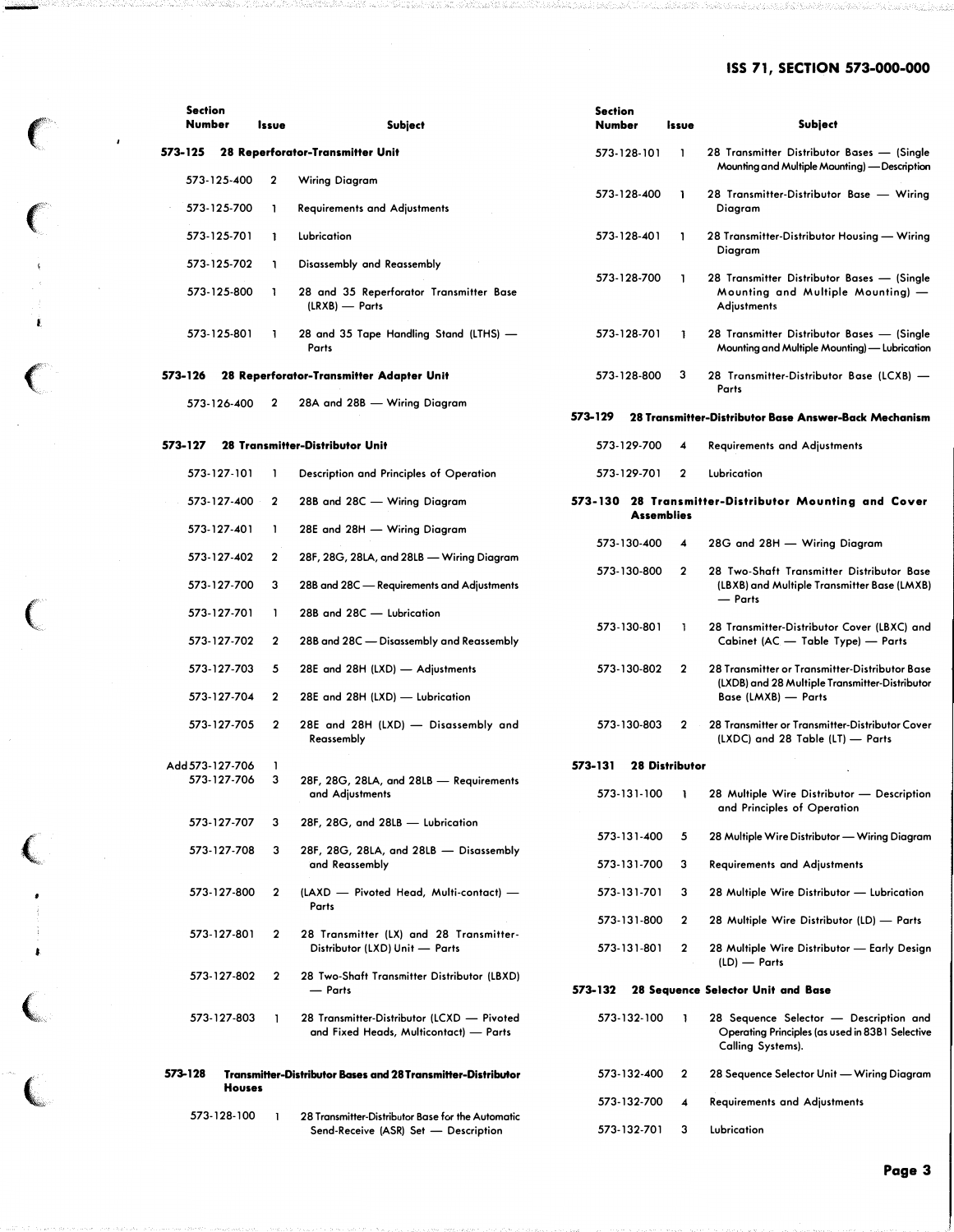## SECTION 573-000-000

| <b>Section</b><br><b>Number</b> |             | <b>Issue</b>                 | <b>Subject</b>                                                         | <b>Section</b><br><b>Number</b> |                                | <b>Issue</b>     | <b>Subject</b>                                                                             |
|---------------------------------|-------------|------------------------------|------------------------------------------------------------------------|---------------------------------|--------------------------------|------------------|--------------------------------------------------------------------------------------------|
|                                 | 573-132-702 | 2                            | Disassembly and Reassembly                                             |                                 | 573-135-701                    | $\mathbf 2$      | 28 Reperforator and Tape Printer Covers -<br>Lubrication                                   |
|                                 | 573-132-800 | 1                            | 28 Sequence Selector (LS) — Parts                                      |                                 | 573-135-800                    | $\mathbf{2}$     | 28 Receiving-Only Reperforator or Tape Printer                                             |
|                                 | 573-132-801 | 2                            | 28 Sequence Selector Base (LSB) — Parts                                |                                 |                                |                  | Cover (LRC), 28 Send-Receive Reperforator<br>or Tape Printer Cover (LSRC), 28 Reperforator |
| 573-133                         |             |                              | <b>28 Electrical Service Units</b>                                     |                                 |                                |                  | or Tape Printer Table (LT) - Parts                                                         |
|                                 | 573-133-100 |                              | Description and Principles of Operation                                | 573-136                         |                                |                  | <b>28 Apparatus Cabinets</b>                                                               |
|                                 | 573-133-400 | 2                            | Wiring Diagram                                                         |                                 | 573-136-400                    | 1                | Wiring Diagram                                                                             |
|                                 | 573-133-700 | 2                            | <b>Adjustments</b>                                                     |                                 | 573-136-700                    | 3                | <b>Requirements and Adjustments</b>                                                        |
|                                 | 573-133-701 | $\mathbf{2}$                 | Lubrication                                                            |                                 | 573-136-701                    | 1                | Lubrication                                                                                |
|                                 | 573-133-702 | $\mathbf{2}$                 | Disassembly and Reassembly                                             |                                 | 573-136-800                    | 1                | (LBAC) (Receiving, Monitoring and<br>Transmitting-Monitoring) - Parts                      |
| App 573-133-800                 | 573-133-800 | 1<br>$\mathbf 2$             | (LESU) — For Keyboard Send-Receive and<br>Receive-Only Sets - Parts    |                                 | 573-136-801                    | 1                | (LBAC) (Transmitting and Transmitting-Monitoring)<br>- Parts                               |
| App 573-133-801                 | 573-133-801 | 1<br>$\overline{\mathbf{2}}$ | (LESU) for Reperforators - Parts                                       |                                 | 573-136-802                    | 1                | (LBAC) for Reperforator Transmitter Sets -<br>Parts                                        |
| App 573-133-802                 | 573-133-802 | 1<br>3                       | (LESU) - For Automatic Send-Receive Sets<br>- Parts                    |                                 | 573-136-803                    | 2                | (LBAC) For Multiple Mounted Page Printers<br>- Parts                                       |
|                                 |             |                              |                                                                        | 573-137                         |                                |                  | 28 Mounting and Cover Assembly                                                             |
| App 573-133-803                 | 573-133-803 | 1<br>1                       | (LESU) for Sequence Selector - Parts                                   |                                 | 573-137-100                    | ı                | 28 and 35 Base for Receiving Selector and<br>Multiple Wire Distributor - Description       |
| App 573-133-804                 | 573-133-804 | 1<br>$\mathbf{2}$            | (LESU) For Wall Mounted KSR/RO - Parts                                 |                                 | 573-137-400                    | 3                | Wiring Diagram                                                                             |
| 573-134                         |             |                              | <b>28 Teletypewriter Cabinets</b>                                      |                                 | 573-137-700                    | L                | 28 and 35 Base for Receiving Selector and<br>Multiple Wire Distributor - Adjustments       |
|                                 | 573-134-100 | 1                            | <b>Description</b>                                                     |                                 |                                |                  |                                                                                            |
|                                 | 573-134-101 | ı                            | Automatic Send-Receive (ASR) Sets - Description                        |                                 | 573-137-701                    | ı                | 28 and 35 Base for Receiving Selector and<br>Multiple Wire Distributor - Lubrication       |
|                                 | 573-134-400 | 1                            | <b>Wiring Diagram</b>                                                  |                                 | 573-137-800                    | $\mathbf{2}$     | 28 and 35 - Parts                                                                          |
|                                 | 573-134-700 | 6                            | For KSR and RO Sets - Adjustments                                      | 573-138                         |                                |                  | 28 Receiving Selector Unit                                                                 |
|                                 | 573-134-701 | 3                            | For KSR and RO Sets - Lubrication                                      |                                 | 573-138-400                    | T                | 28A — Wiring Diagram                                                                       |
|                                 | 573-134-702 | $\mathbf{2}$                 | For KSR and RO Sets - Disassembly and<br>Reassembly                    |                                 | 573-138-800                    | 2                | 28 and 35 (LRS) - Parts                                                                    |
|                                 |             |                              |                                                                        |                                 |                                |                  | 573-139 28 Tape Perforator and Typing Tape Perforator                                      |
|                                 | 573-134-800 | 3                            | 28 Console and Table Model Cabinets (LAC)<br>and 28 Table (LT) - Parts |                                 |                                |                  | (Typing and Nontyping Perforators)                                                         |
|                                 | 573-134-801 | 2                            | 28 Skintight Cover (LPC) - KSR/RO - Parts                              |                                 | 573-139-100                    | 1                | Description and Principles of Operation                                                    |
|                                 | 573-134-802 | 2                            | 28 Automatic Send-Receive Cabinets (LAAC)<br>— Parts                   |                                 | Add 573-139-700<br>573-139-700 | $\mathbf 2$<br>1 | <b>Adjustments</b>                                                                         |
|                                 |             |                              |                                                                        |                                 | 573-139-701                    | L                | Lubrication                                                                                |
|                                 | 573-134-803 | J.                           | 28 Keyboard With Perforator Cover (LBPC)<br>— Parts                    |                                 | 573-139-702                    | -1               | Disassembly and Reassembly                                                                 |
|                                 | 573-134-804 | $\mathbf 2$                  | 28 Wall Mounted Cabinet (LPC) - Parts                                  |                                 | 573-139-800                    | $\mathbf 2$      | 28 Perforator, Non-typing (LPE) and Typing                                                 |
| 573-135                         |             |                              | 28 Typing Reperforator Cabinets, Tables, and Covers                    |                                 |                                |                  | (LTPE) — Parts                                                                             |
|                                 | 573-135-100 | L.                           | <b>Description</b>                                                     | 573-144                         |                                |                  | 28 and 35 Multimagnet Nontyping Reperforator Base                                          |
|                                 | 573-135-400 | T                            | Wiring Diagram                                                         |                                 | 573-144-100                    | J.               | Description and Principles of Operation                                                    |
|                                 | 573-135-700 | $\mathbf{2}$                 | 28 Reperforator and Tape Printer Covers -                              |                                 | 573-144-700                    | -1               | <b>Adjustments</b>                                                                         |
|                                 |             |                              | <b>Adjustments</b>                                                     |                                 | 573-144-701                    | $\mathbf{1}$     | Lubrication                                                                                |

'�

 $\mathcal{F}_{\mathcal{F}}$ 

'")

 $\pmb{\cdot}$ 

)

,)

•

..

 $\bullet$ 

·� ·J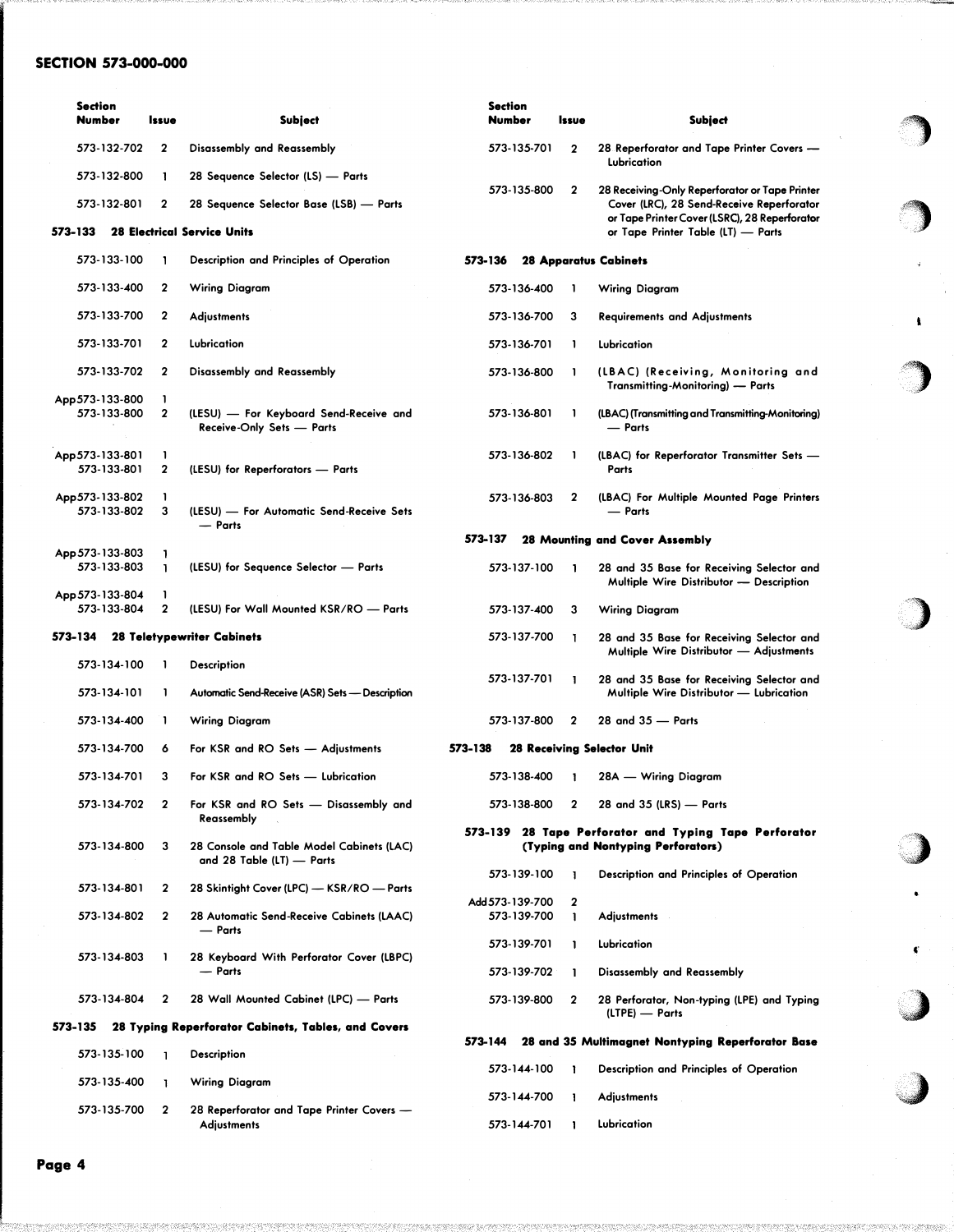# ISS 71, SECTION 573-000-000

|       | <b>Section</b><br><b>Number</b> | Issue          | Subject                                                                                   | <b>Section</b><br><b>Number</b>                 |                 | Issue          | <b>Subject</b>                                                                       |  |  |
|-------|---------------------------------|----------------|-------------------------------------------------------------------------------------------|-------------------------------------------------|-----------------|----------------|--------------------------------------------------------------------------------------|--|--|
|       | 573-144-800                     | $\overline{2}$ | (LARB) — Parts                                                                            |                                                 | 573-611-801     | $\mathbf{1}$   | 28 Transmitter - Distributor - Parts                                                 |  |  |
|       | 573-144-801                     | - 1            | (LARC) — Parts                                                                            |                                                 |                 |                |                                                                                      |  |  |
|       | 573-145                         |                | 28 Answer-Back Unit                                                                       | 573-612                                         | <b>Cabinets</b> |                |                                                                                      |  |  |
|       | 573-145-700                     | $\mathbf{L}$   | 28 Answer-Back Unit                                                                       |                                                 | 573-612-100     |                | Description                                                                          |  |  |
| 573-6 | <b>Typing Units</b><br>573-610  |                | <b>RADIO FREQUENCY INTERFERENCE (RFI) SUPPRESSION</b>                                     |                                                 | 573-612-800     | $\overline{2}$ | Features for Low Level Sets - 28 ASR/KSR<br>Cabinet - Parts                          |  |  |
|       | 573-610-800                     | $\overline{2}$ | Parts                                                                                     | <b>Electrical Service Assemblies</b><br>573-613 |                 |                |                                                                                      |  |  |
|       | 573-610-801<br>573–611          | $\mathbf{L}$   | Typing and Non-Typing Reperforator — Parts<br>28 Keyboards and Transmitter Distributors   |                                                 |                 |                | 573-613-800 2 Features for Low Level Sets - Electrical<br>Service Assemblies - Parts |  |  |
|       | 573-611-800                     |                | 2 Features for Low Level Sets — 28 Keyboards<br>and Bases (LK, LTRK, LAK, and LB) - Parts |                                                 | 573-613-801     | $\mathbf{I}$   | <b>Electrical Service Units - Parts</b>                                              |  |  |

 $\overline{C}$ 

 $\mathcal{C}$ 

 $\frac{1}{2}$ 

 $\begin{array}{c} \frac{1}{2} \\ \frac{1}{2} \end{array}$ 

 $\overline{C}$ 

 $\epsilon$ 

 $\left($ 

 $\begin{array}{c}\n\bullet \\
\bullet \\
\bullet\n\end{array}$ 

 $\frac{1}{\sqrt{2}}$ 

 $\big($ 

 $\overline{\mathbb{C}}$